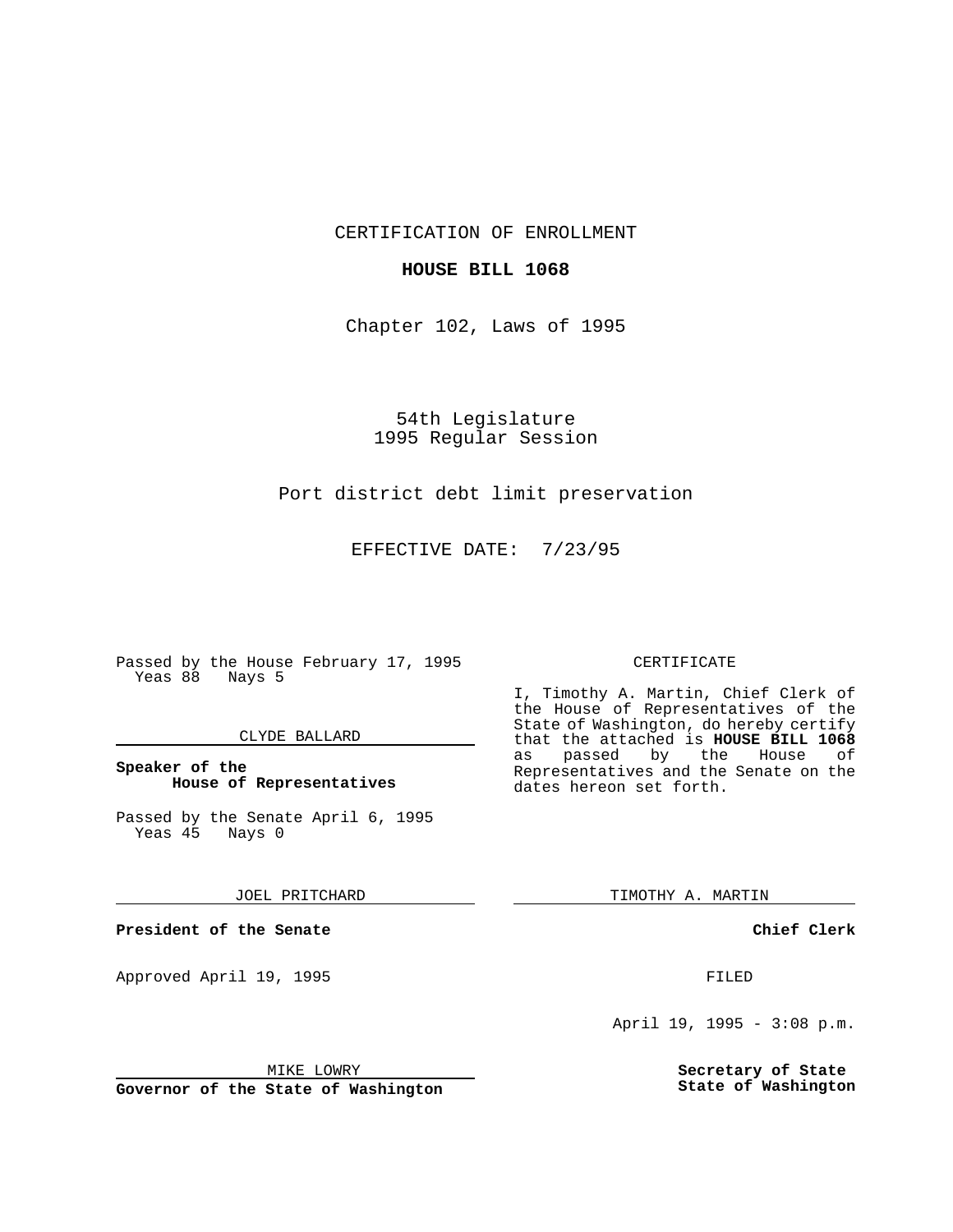# **HOUSE BILL 1068** \_\_\_\_\_\_\_\_\_\_\_\_\_\_\_\_\_\_\_\_\_\_\_\_\_\_\_\_\_\_\_\_\_\_\_\_\_\_\_\_\_\_\_\_\_\_\_

\_\_\_\_\_\_\_\_\_\_\_\_\_\_\_\_\_\_\_\_\_\_\_\_\_\_\_\_\_\_\_\_\_\_\_\_\_\_\_\_\_\_\_\_\_\_\_

Passed Legislature - 1995 Regular Session

**State of Washington 54th Legislature 1995 Regular Session**

**By** Representatives Brumsickle, Chappell and Radcliff

Read first time 01/11/95. Referred to Committee on Government Operations.

 AN ACT Relating to preserving port district debt limits; and amending RCW 53.36.030.

BE IT ENACTED BY THE LEGISLATURE OF THE STATE OF WASHINGTON:

 **Sec. 1.** RCW 53.36.030 and 1991 c 314 s 29 are each amended to read as follows:

 (1)(a) Except as provided in (b) of this subsection, a port district may at any time contract indebtedness or borrow money for district purposes and may issue general obligation bonds therefor not exceeding an amount, together with any existing indebtedness of the district not authorized by the voters, of one-fourth of one percent of the value of the taxable property in the district.

 (b) Port districts having less than eight hundred million dollars 13 in value of taxable property during 1991 may at any time contract indebtedness or borrow money for port district purposes and may issue general obligation bonds therefor not exceeding an amount, combined with existing indebtedness of the district not authorized by the voters, of three-eighths of one percent of the value of the taxable property in the district. Prior to contracting for any indebtedness authorized by this subsection (1)(b), the port district must have a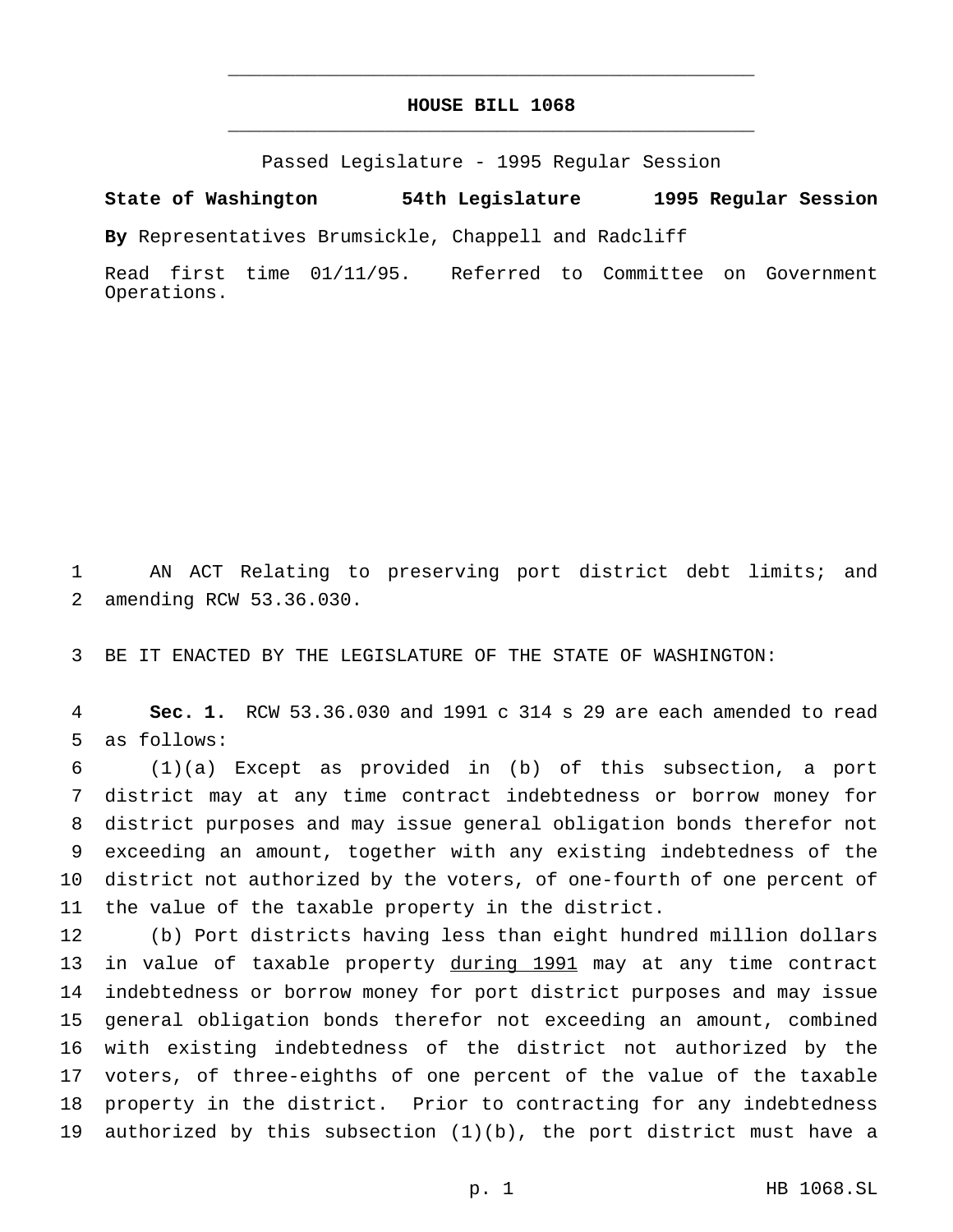comprehensive plan for harbor improvements or industrial development 2 and a long-term financial plan approved by the department of community, 3 trade, and economic development. The department of community, trade, and economic development is immune from any liability for its part in reviewing or approving port district's improvement or development plans, or financial plans. Any indebtedness authorized by this subsection (1)(b) may be used only to acquire or construct a facility, and, prior to contracting for such indebtedness, the port district must have a lease contract for a minimum of five years for the facility to be acquired or constructed by the debt.

 (2) With the assent of three-fifths of the voters voting thereon at a general or special port election called for that purpose, a port district may contract indebtedness or borrow money for district purposes and may issue general obligation bonds therefor provided the total indebtedness of the district at any such time shall not exceed three-fourths of one percent of the value of the taxable property in the district.

 (3) In addition to the indebtedness authorized under subsections (1) and (2) of this section, port districts having less than two hundred million dollars in value of taxable property and operating a municipal airport may at any time contract indebtedness or borrow money for airport capital improvement purposes and may issue general obligation bonds therefor not exceeding an additional one-eighth of one percent of the value of the taxable property in the district without authorization by the voters; and, with the assent of three-fifths of the voters voting thereon at a general or special port election called for that purpose, may contract indebtedness or borrow money for airport capital improvement purposes and may issue general obligation bonds therefor for an additional three-eighths of one percent provided the total indebtedness of the district for all port purposes at any such time shall not exceed one and one-fourth percent of the value of the taxable property in the district.

 (4) Any port district may issue general district bonds evidencing any indebtedness, payable at any time not exceeding fifty years from the date of the bonds. Any contract for indebtedness or borrowed money authorized by RCW 53.36.030(1)(b) shall not exceed twenty-five years. The bonds shall be issued and sold in accordance with chapter 39.46 RCW.